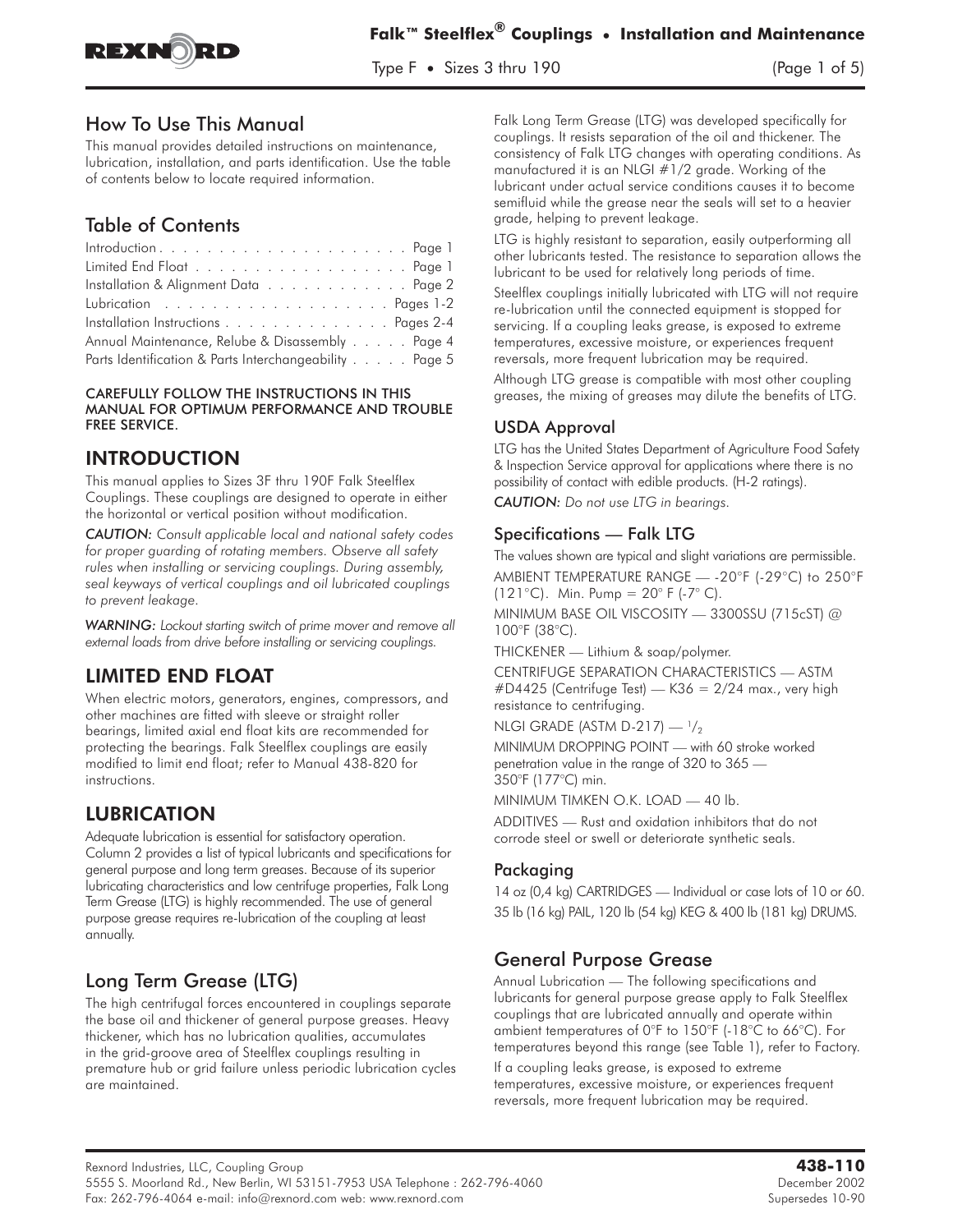



#### Specifications — General Purpose Coupling **Lubricants**

The values shown are typical and slight variations are permissible.

DROPPING POINT — 300°F (149°C) or higher.

CONSISTENCY — NLGI No. 2 with 60 stroke worked penetration value in the range of 250 to 300.

SEPARATION AND RESISTANCE — Low oil separation rate and high resistance to separation from centrifuging.

LIQUID CONSTITUENT — Possess good lubricating properties equivalent to a high quality, well refined petroleum oil.

INACTIVE — Must not corrode steel or cause swelling or deterioration of synthetic seals.

CLEAN — Free from foreign inclusions.

#### General Purpose Greases Meeting Rexnord **Specifications**

Lubricants listed below are typical products only and should not be construed as exclusive recommendations.

#### **TABLE 1 — General Purpose Greases** <sup>H</sup>

| <b>Ambient Temperature</b><br>Range                                                                                               | $0^{\circ}$ F to 150 $^{\circ}$ F<br>(-18 $\degree$ C to 66 $\degree$ C)                                                             | -30°F to $100^{\circ}$ F<br>(-34 $\degree$ C to 38 $\degree$ C)                                                |  |  |  |  |  |
|-----------------------------------------------------------------------------------------------------------------------------------|--------------------------------------------------------------------------------------------------------------------------------------|----------------------------------------------------------------------------------------------------------------|--|--|--|--|--|
| Manufacturer                                                                                                                      | Lubricant t                                                                                                                          | Lubricant t                                                                                                    |  |  |  |  |  |
| Amoco Oil Co.<br>BP Oil Co.<br>Chevron U.S.A. Inc.<br>Conoco Inc.                                                                 | Amolith Grease #2<br>Energrease LS-EP2<br>Dura-Lith EP2<br>Citgo Petroleum Corp. Premium Lithium Grease EP2<br>EP Conolith Grease #2 | Amolith Grease #2<br>Energrease LS-EP1<br>Dura-Lith EP1<br>Premium Lithium Grease EP1<br>EP Conolith Grease #2 |  |  |  |  |  |
| Exxon Company, USA Unirex EP2<br>E.F. Houghton & Co. Cosmolube 2<br>Imperial Oil Ltd.<br>Kendall Refining Co. Lithium Grease L421 | Unirex EP2                                                                                                                           | Unirex EP2<br>Cosmolube 1<br>Unirex EP2<br>Lithium Grease L421                                                 |  |  |  |  |  |
| Keystone Div. (Pennwalt)   81 EP-2<br>(ARCO)                                                                                      | Lyondell Petrochemical Litholine H EP 2 Grease                                                                                       | 81 EP-1<br>Litholine H EP 2 Grease                                                                             |  |  |  |  |  |
| Mobil Oil Corp.<br>Petro-Canada Products Multipurpose EP2                                                                         | Mobilux EP111                                                                                                                        | Mobilith AW1<br>Multipurpose EP1                                                                               |  |  |  |  |  |
| Phillips 66 Co.<br>Shell Oil Co.<br>Shell Canada Ltd.<br>Sun Oil Co.                                                              | Philube Blue EP<br>Alvania Grease 2<br>Alvania Grease 2<br>Ultra Prestige 2EP                                                        | Philube Blue EP<br>Alvania Grease 2<br>Alvania Grease 2<br>Ultra Prestige 2EP                                  |  |  |  |  |  |
| Texaco Lubricants<br>Unocal 76 (East & West) Unoba EP2<br>Valvoline Oil Co.                                                       | Starplex HD2<br>Multilube Lithium EP Grease                                                                                          | Multifak EP2<br>Unoba EP2<br>.                                                                                 |  |  |  |  |  |

- Grease application or re-lubrication should be done at temperatures above 20°F (-7°C). If grease must be applied below 20°F (-7°C), consult The Falk Corporation.

† Lubricants listed may not be suitable for use in the food processing industry; check

with lube manufacturer for approved lubricants.

| $\tilde{\phantom{a}}$       |                                      |                                            |                                      |                                  |                       |                                                               |                                                                      |                                      |                                      |                                      |                                                |                                      |                                      |                                      |                                                                                          |                                 |                                      |
|-----------------------------|--------------------------------------|--------------------------------------------|--------------------------------------|----------------------------------|-----------------------|---------------------------------------------------------------|----------------------------------------------------------------------|--------------------------------------|--------------------------------------|--------------------------------------|------------------------------------------------|--------------------------------------|--------------------------------------|--------------------------------------|------------------------------------------------------------------------------------------|---------------------------------|--------------------------------------|
| <b>CPLG</b><br><b>SIZE</b>  | Allow.<br><b>Speed</b><br>rpm        | <b>Approximate</b><br>Lubricant            |                                      | <b>Hub Gap</b><br>$"10\%$        |                       | Grid                                                          |                                                                      | Installation<br>Alignment<br>Limits  |                                      |                                      | <b>Operating</b><br>Alignment<br><b>Limits</b> |                                      |                                      |                                      | <b>Cover Fastener</b><br><b>Tightening</b><br><b>Torque Values</b><br><b>Inch Series</b> |                                 |                                      |
|                             |                                      | lb                                         | kg                                   | Inch                             | mm                    | No.<br>of<br>Layers                                           | No.<br>Segments<br>Per<br>Layer                                      | <b>Offset</b><br>Max<br>Inch         | <b>Offset</b><br>Max<br>mm           | Max<br>Inch                          | Angular   Angular<br>Max<br>mm                 | <b>Offset</b><br>Max<br>Inch         | <b>Offset</b><br>Max<br>mm           | Max<br>Inch                          | Angular   Angular<br>Max<br>mm                                                           | lb-in                           | Nm                                   |
| 3<br>4<br>5<br>6            | 6000<br>6000<br>6000<br>6000         | .063<br>.094<br>.125<br>.188               | 0,03<br>0,04<br>0,06<br>0.09         | .125<br>.125<br>.125<br>.125     | 3<br>3<br>3<br>3      |                                                               |                                                                      | .004<br>.005<br>.005<br>.005         | 0,10<br>0,13<br>0,13<br>0,13         | .003<br>.003<br>.003<br>.004         | 0,08<br>0,08<br>0,08<br>0,10                   | .008<br>.010<br>.010<br>.010         | 0,20<br>0,25<br>0,25<br>0,25         | .008<br>.009<br>.010<br>.012         | 0,20<br>0,23<br>0,25<br>0.31                                                             | 100<br>100<br>100<br>100        | 11,3<br>11,3<br>11,3<br>11,3         |
| 8<br>9<br>10                | 6000<br>5000<br>4500<br>3750         | .188<br>.313<br>.375<br>.375               | 0,09<br>0.14<br>0,17<br>0,17         | .125<br>.125<br>.125<br>.188     | 3<br>3<br>5           |                                                               | $\overline{2}$<br>$\overline{2}$<br>$\overline{2}$<br>$\overline{2}$ | .005<br>.007<br>.007<br>.010         | 0,13<br>0,18<br>0,18<br>0,25         | .005<br>.005<br>.006<br>.007         | 0,13<br>0,13<br>0,15<br>0,18                   | .010<br>.015<br>.015<br>.020         | 0,25<br>0,38<br>0,38<br>0,51         | .014<br>.016<br>.018<br>.020         | 0,36<br>0,41<br>0,46<br>0,51                                                             | 100<br>200<br>200<br>200        | 11,3<br>22,6<br>22,6<br>22,6         |
| 11<br>12<br>13<br>14        | 3600<br>3600<br>2700<br>2500         | .500<br>.625<br>750<br>1.500               | 0,23<br>0,28<br>0,34<br>0,68         | .188<br>.188<br>.188<br>250      | 5<br>5<br>5<br>6      | $\Omega$<br>L<br>$\overline{2}$<br>$\overline{2}$             | $\overline{2}$<br>$\overline{2}$<br>$\overline{2}$<br>$\overline{2}$ | .010<br>.010<br>.010<br>.011         | 0.25<br>0,25<br>0,25<br>0,28         | .007<br>.008<br>.009<br>.010         | 0,18<br>0,20<br>0,23<br>0,25                   | .020<br>.020<br>.020<br>.022         | 0.51<br>0,51<br>0,51<br>0,56         | .022<br>.024<br>.028<br>.031         | 0,56<br>0,61<br>0.71<br>0,79                                                             | 200<br>200<br>200<br>350        | 22,6<br>22,6<br>22,6<br>39,5         |
| 15<br>16<br>17<br>18<br>190 | 2400<br>2300<br>2200<br>2100<br>2000 | 1.500<br>2.0000<br>2.750<br>3.250<br>8.000 | 0,68<br>0,91<br>1,25<br>1,47<br>3,63 | 250<br>250<br>250<br>250<br>.250 | 6<br>6<br>6<br>6<br>6 | $\overline{2}$<br>$\overline{2}$<br>ŋ<br>$\Omega$<br>$\Omega$ | $\overline{2}$<br>$\overline{2}$<br>n<br>3                           | .011<br>.011<br>.011<br>.011<br>.011 | 0,28<br>0,28<br>0,28<br>0,28<br>0,28 | .011<br>.012<br>.014<br>.015<br>.017 | 0,28<br>0,31<br>0,36<br>0,38<br>0,43           | .022<br>.022<br>.022<br>.022<br>.022 | 0,56<br>0,56<br>0,56<br>0,56<br>0,56 | .032<br>.036<br>.041<br>.046<br>.051 | 0,81<br>0,91<br>1,04<br>1,17<br>1,30                                                     | 280<br>280<br>280<br>570<br>570 | 31,6<br>31,6<br>31,6<br>64,4<br>64,4 |

## TABLE 2 — Installation & Alianment Data \*

\* Refer to Selection Guide for maximum bores and Engineering Sheet 427-108 for re-boring instructions

■ Flexible couplings are designed to accommodate changes in operating conditions. Coupling life expectancy between initial alignment and operating alignment limits is a function of load, speed and lubrication. Application requirements in excess of the operating alignment limits shown, must be referred to the Factory for review.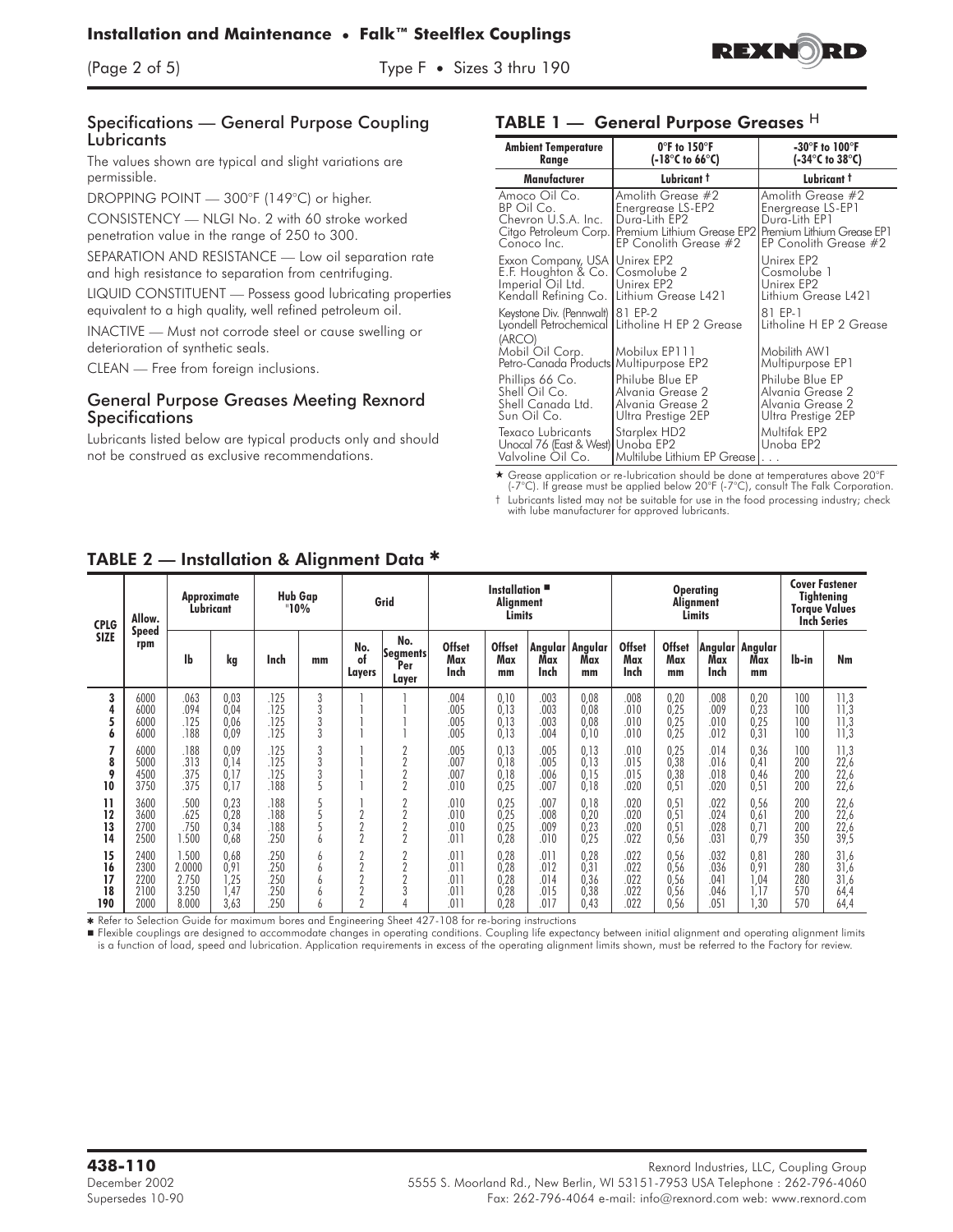

Type F • Sizes 3 thru 190 (Page 3 of 5)

#### **INSTALLATION OF TYPE F STEELFLEX COUPLINGS** STEELFLEX COUPLINGS

## Installation

Only standard mechanics tools, wrenches, a straight edge, and feeler gauges are required to install Falk Steelflex couplings. Clean all parts using a non-flammable solvent. Check hubs, shafts and keyways for burrs.

CLEARANCE FIT HUBS — Clean all parts using a non-flammable solvent. Check hubs, shafts, and keyways for burrs. Do not heat clearance fit hubs. Install keys, mount hubs with flange face flush with shaft ends or as otherwise specified and tighten setscrews.

INTERFERENCE FIT HUBS — Furnished without setscrews. Heat hubs to 275°F (135°C) using an oven, torch, induction heater, or an oil bath. To prevent seal damage, DO NOT heat hubs beyond a maximum temperature of 400°F (205°C).

When an oxy-acetylene or blow torch is used, use an excess acetylene mixture. Mark hubs near the center of their length in several places on hub body with a temperature sensitive crayon, 275°F (135°C) melt temperature. Direct flame towards hub bore using constant motion to avoid overheating an area.

*WARNING: If an oil bath is used, the oil must have a flash point of 350°F (177°C) or higher. Do not rest hubs on the bottom of the container. Do not use an open flame in a combustible atmosphere or near combustible materials.*

# Maximize Performance & Life

The performance and life of couplings depend largely upon how you install and maintain them. Before installing couplings, make certain that foundations of equipment to be connected meet manufacturers' requirements. Check for soft foot. The use of stainless steel shims is recommended. Measuring misalignment and positioning equipment within alignment tolerances is simplified with an alignment computer. These calculations can also be done graphically or mathematically.

Alignment is shown using spacer bar and straight edge. This practice has proven to be adequate for many industrial applications. However, for superior final alignment, the use of dial indicators (see Manual 458-834 for instructions), lasers, alignment computers, or graphical analysis is recommended.



## 1— Mount Cover, Seal Ring & Hub on Shaft

Lightly coat seals with grease and install in covers. Place covers on shafts BEFORE mounting hubs. Mount hubs on shafts with hub faces flush with shaft ends. Seal keyways. Tighten set screws when furnished.



## 2 — Gap & Angular Alignment

Use a spacer bar equal in thickness to the gap specified in Table 2, Page 2. Insert bar as shown above, to same depth at 90° intervals and measure clearance between bar and hub face with feelers. The difference in minimum and maximum measurements must not exceed the ANGULAR installation limits specified in Table 2.



## 3 — Offset Alignment

Align so that a straight edge rests squarely (or within the limits specified in Table 2) on both hubs as shown above and also at 90° intervals. Check with feelers. The clearance must not exceed the INSTALLATION OFFSET limits specified in Table 2. Tighten all foundation bolts and repeat Steps 2 and 3. Realign coupling if necessary.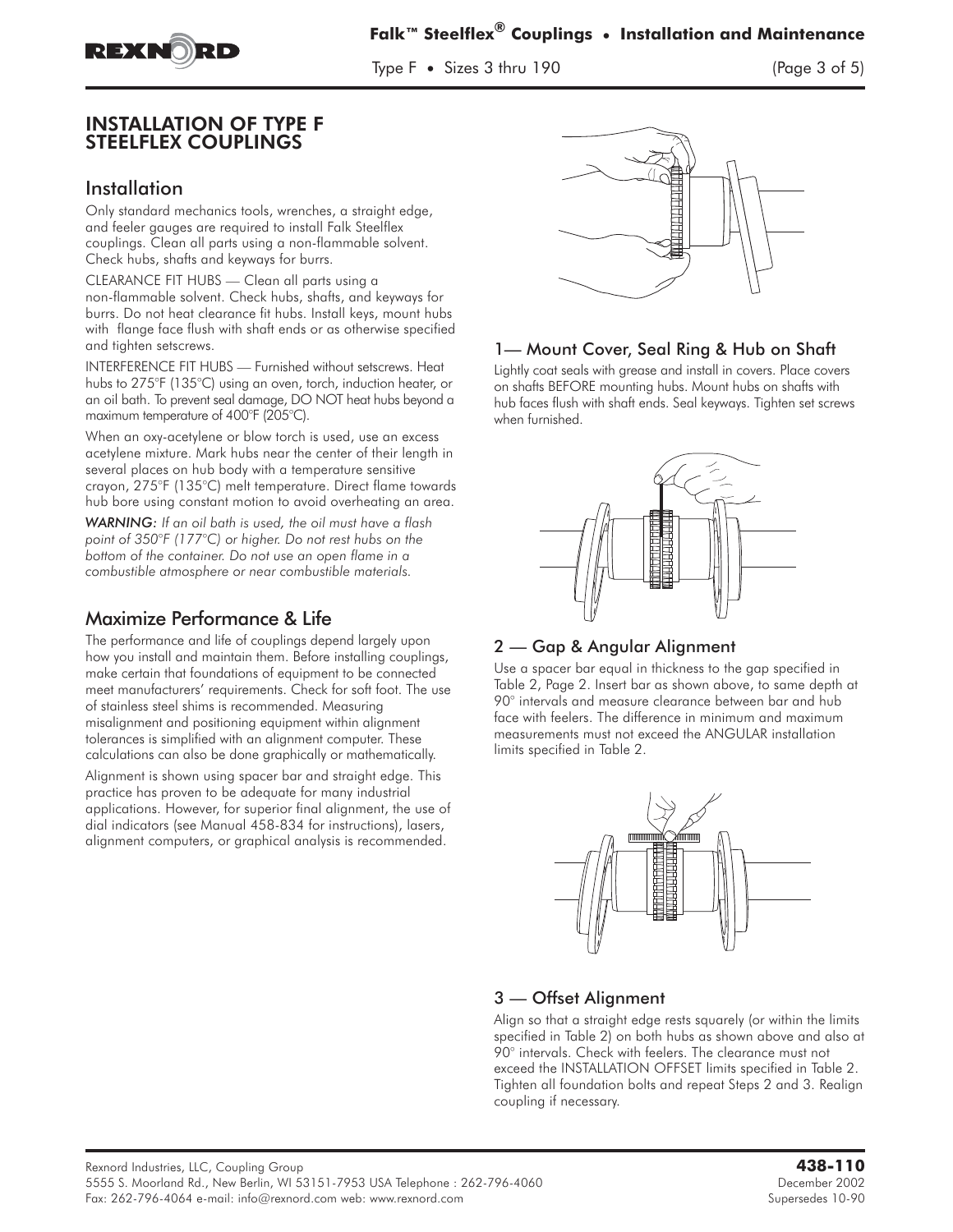(Page 4 of 5) Type F • Sizes 3 thru 190





#### 4 — Insert Gasket & Lubricate

After coupling is aligned, carefully insert the gasket between hubs and hang it on either hub. Do not damage gasket. Next force as much lubricant as possible into the gap and grid grooves. Refer to Page 1 for lubrication specifications.



#### *5* — Insert Grid

When grids are furnished in two or more segments, install them so that all cut ends extend in the same direction (as detailed in the exploded view pictured above); this will assure correct gird contact with non-rotating pin in cover halves. Coupling Sizes 3 to 11 have a single layer grid which is painted gray. Sizes 12 thru 190 have a two layer grid; the inner layer is painted gray and stamped "IN"; the outer layer is painted yellow and stamped "OUT." Spread the gird slightly to pass over the coupling teeth and seat with a soft mallet.



6 — Pack with Lubricant

Pack the spaces between and around the grid with as much lubricant as possible. Scrape or wipe excess lubricant off flush with top of grid. Lightly oil seal rings to facilitate the sliding of covers onto the hubs.



#### 7 — Assemble Covers

Assemble covers so that lubrication fittings or NPT holes are 180° apart and align covers to prevent wobble. Tighten cover bolts and check seals for proper seating.



#### 8 — Lubricate Every 12 Months

For couplings with permanent Alemite fittings, insert a smooth feeler gauge (.010) under seal 180° from fitting to vent cover. Use Alemite gun nozzle Z-737. For others, remove both lube plugs and insert your lube fitting. Lubricate couplings until grease flows through the vent or other opening. Then INSTALL LUBE PLUGS.